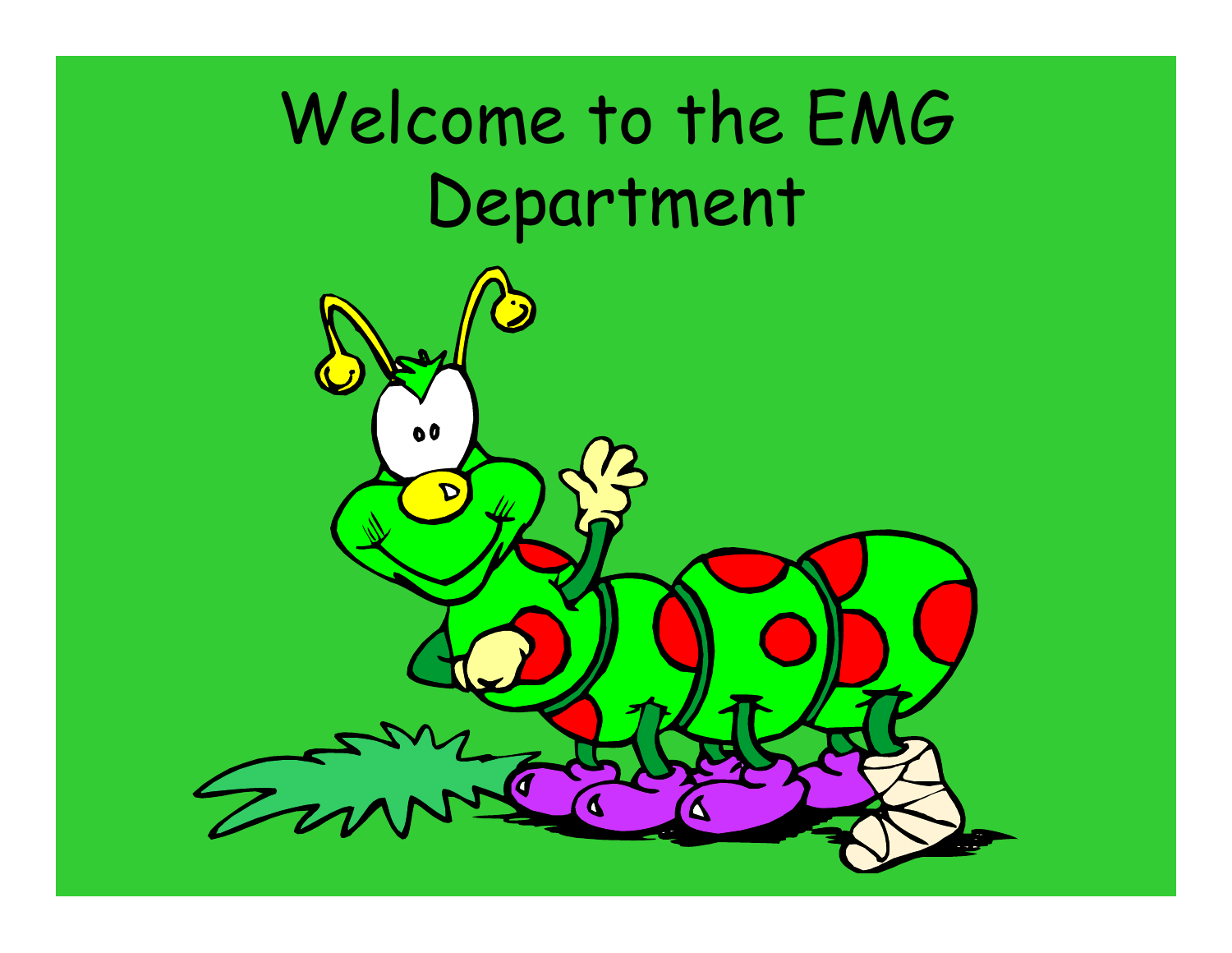$\bullet$ • You may have two tests done today – <sup>a</sup> nerve conduction study and an electromyogram study



 $\bullet$ • Electromyogram is such a big word that even the nurses and doctors usually just call it an EMG

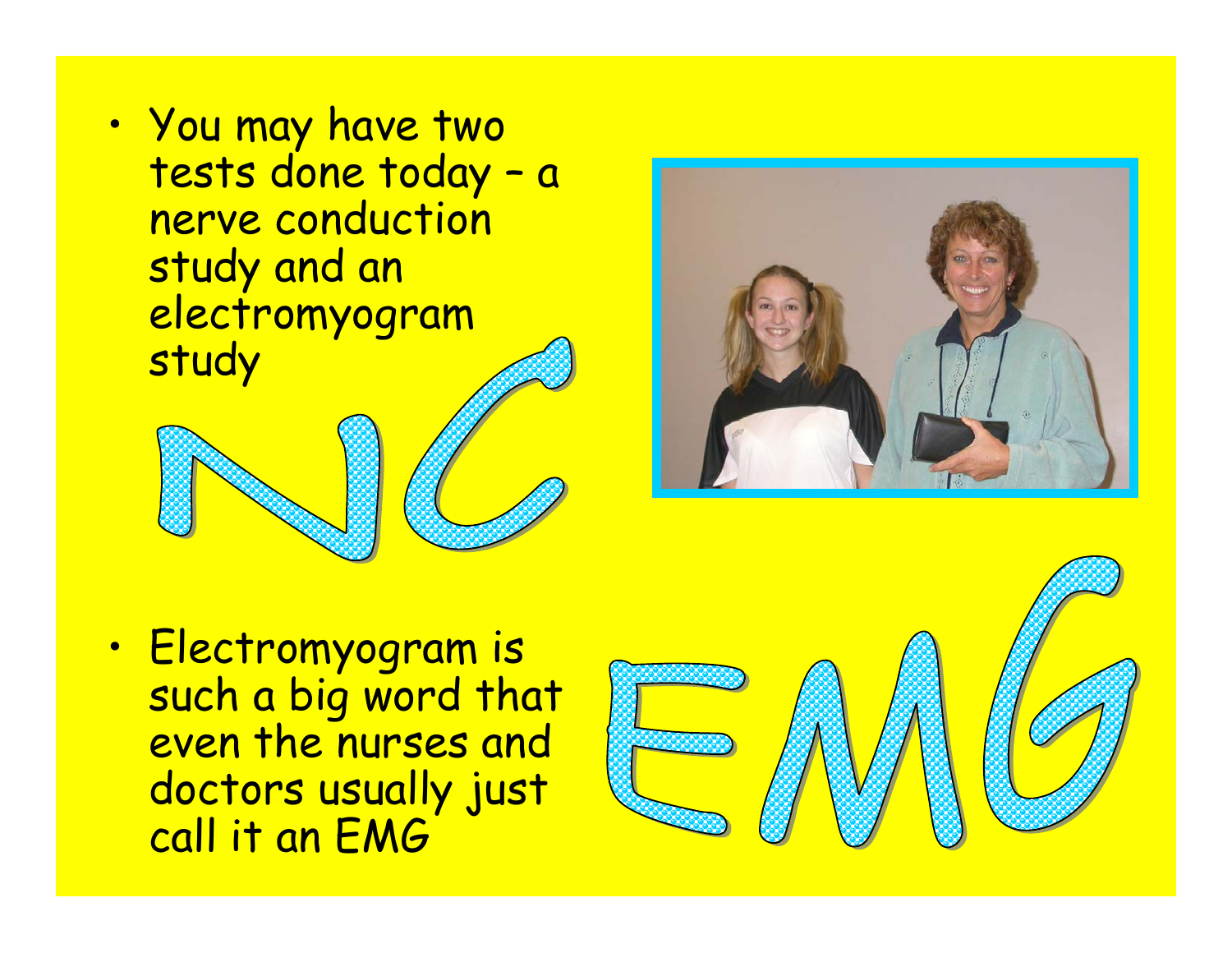$\bullet$  A nerve conduction study records how quickly electrical signals travel from the nerves in your arms and legs to various muscles





•An EMG study records the electrical signals in your muscles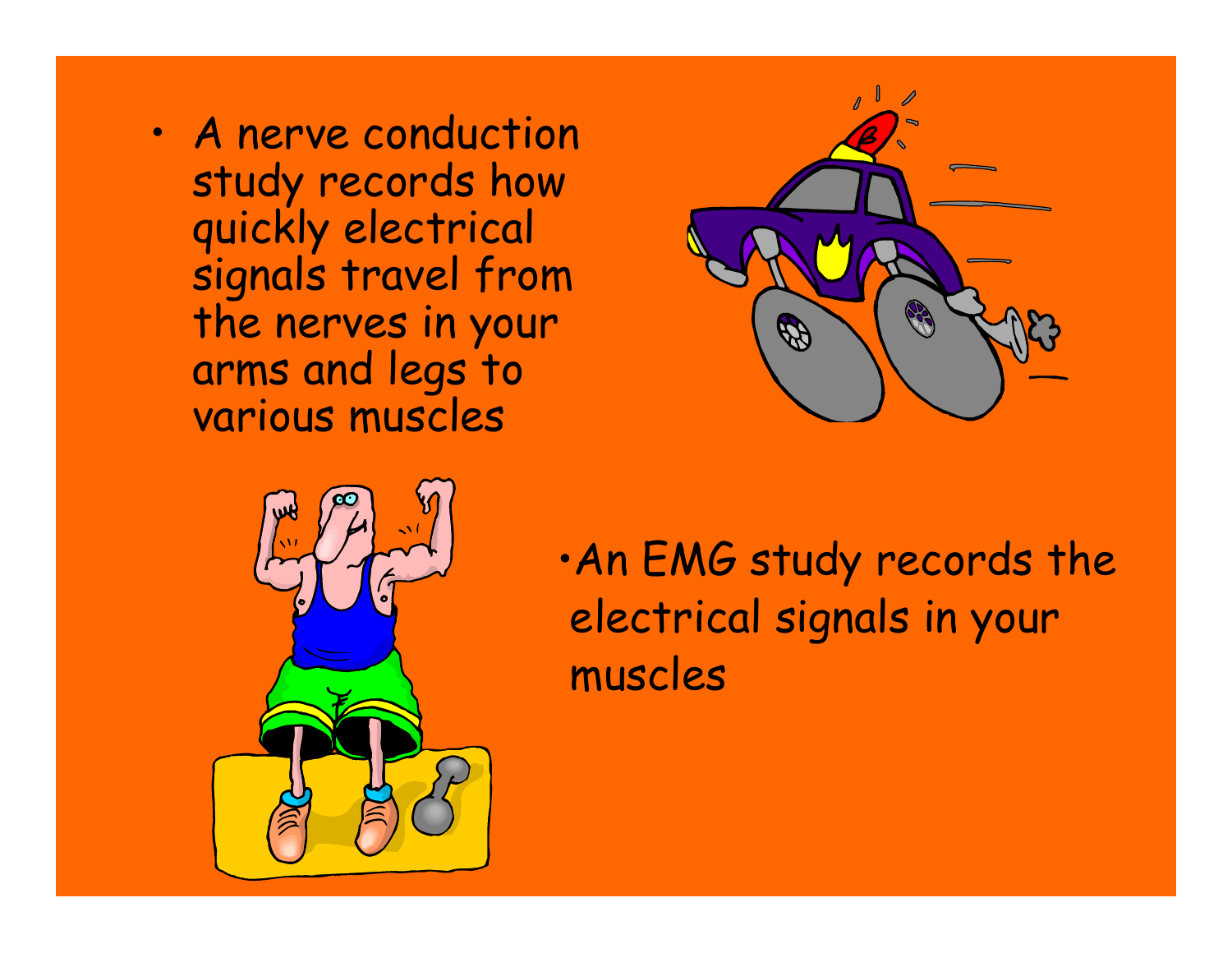

- $\bullet$  One of the nurses will talk to you and your parents
- • $\cdot$  They will take some measurements like blood pressure
- $\bullet$ . They will decide to whether or not to give you some medicine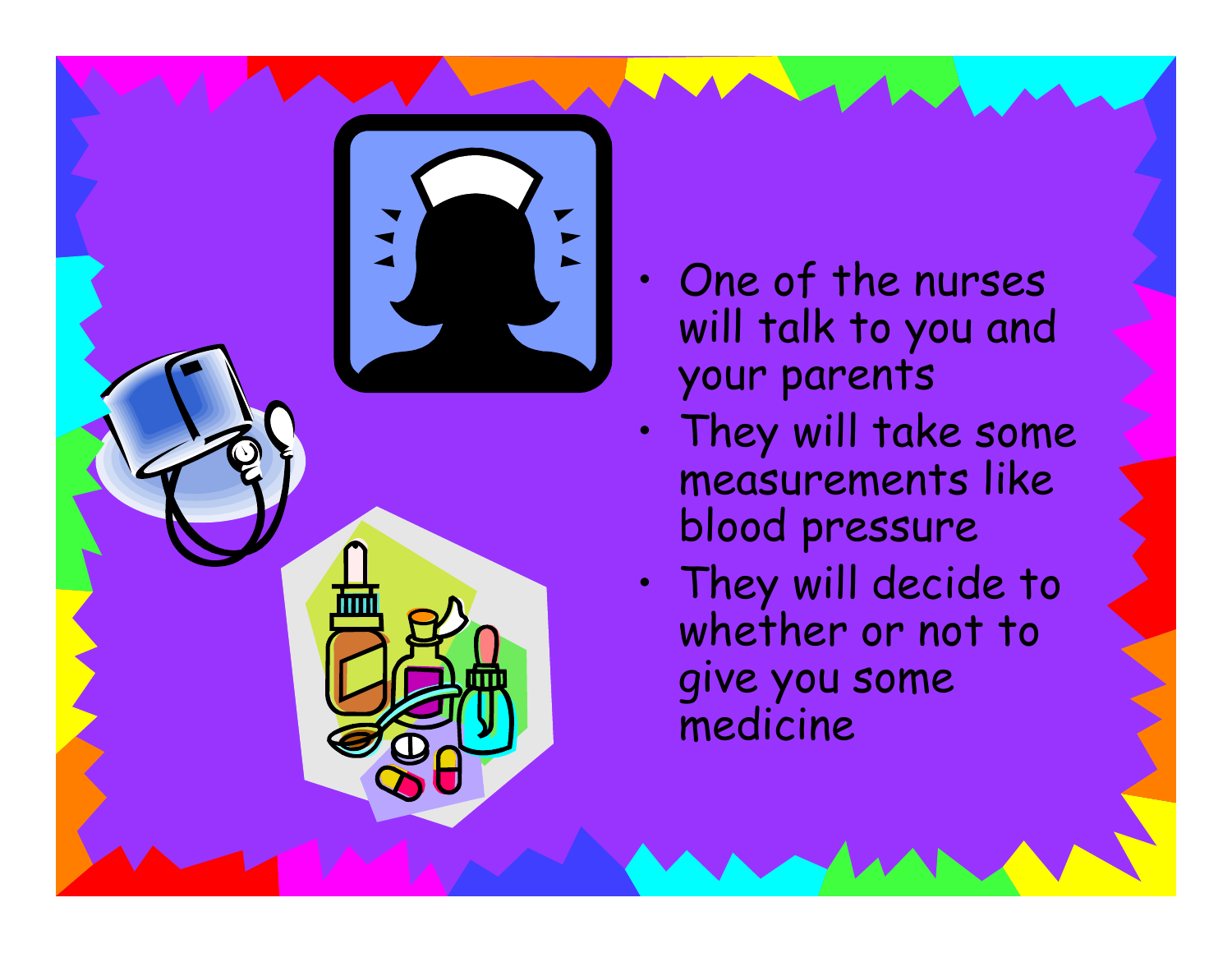- • Both tests go very quickly, and are less uncomfortable, if you are nice and relaxed
- The sedation will help you to feel very relaxed and may even make some people feel sleepy





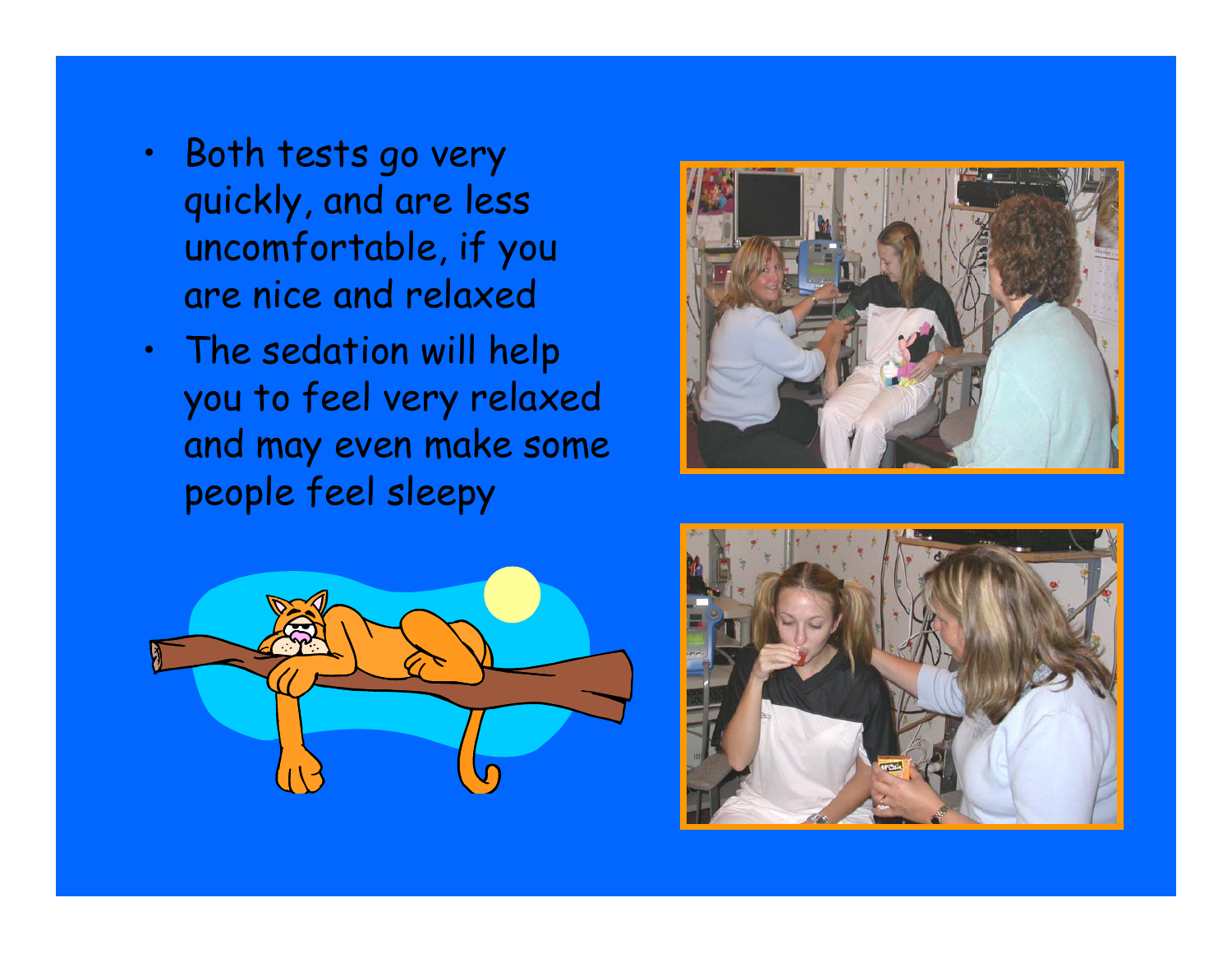•. The sedation takes about 30 minutes to begin working so we will let you sit in the waiting area with your mom or dad during this time



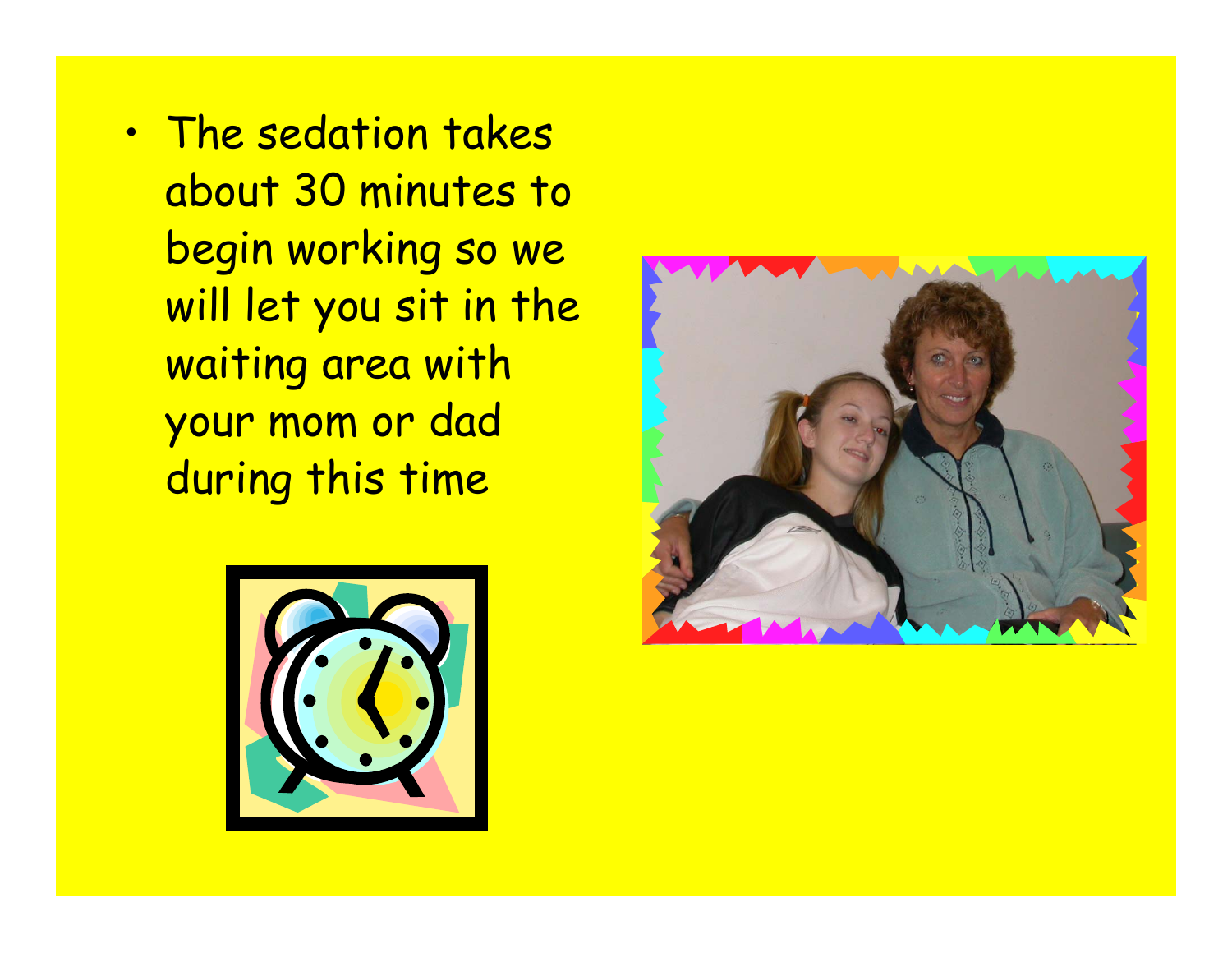. Once the sedation has taken effect a technologist (or "tech" for short) will come and get you and take you to the testing room where you will meet the doctor **DR. KEYES**

•

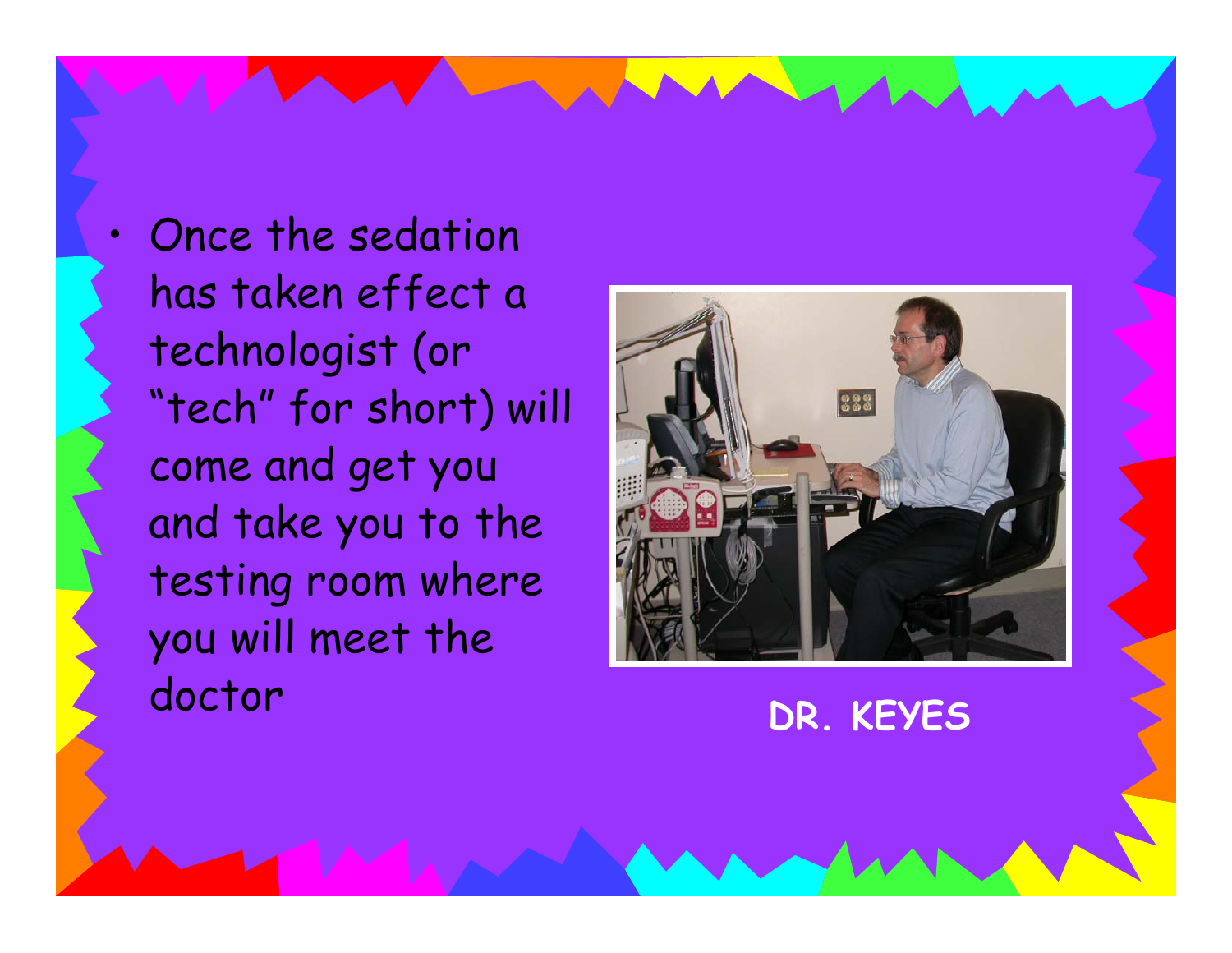• The testing room is very small and the doctor prefers to see you by yourself – don't worry, the test is very quick and you will be back with your mom or dad in about 20 to 30 minutes

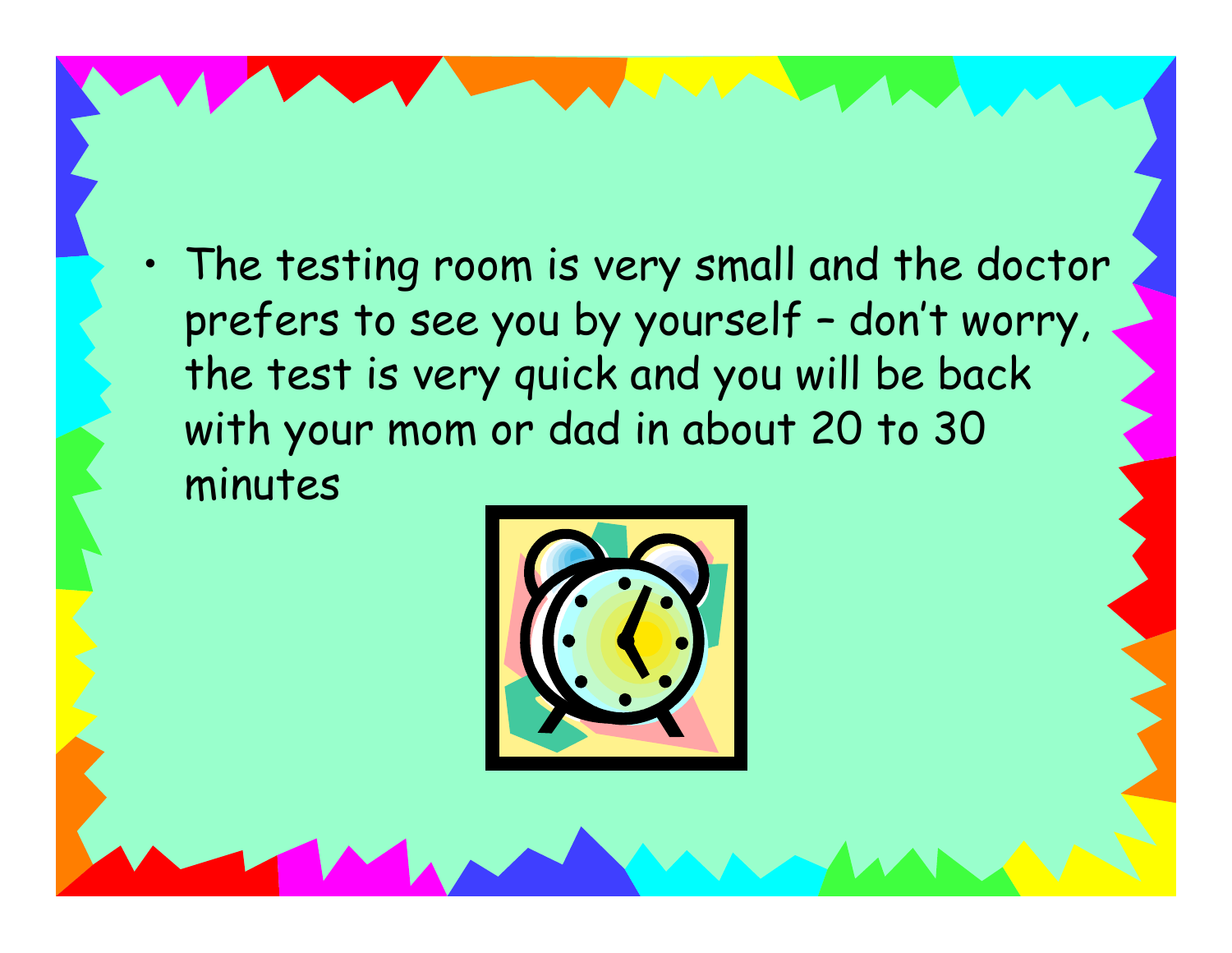•• Once you have met the doctor he will do some quick tests on you to look at your reflexes and to see how strong you are



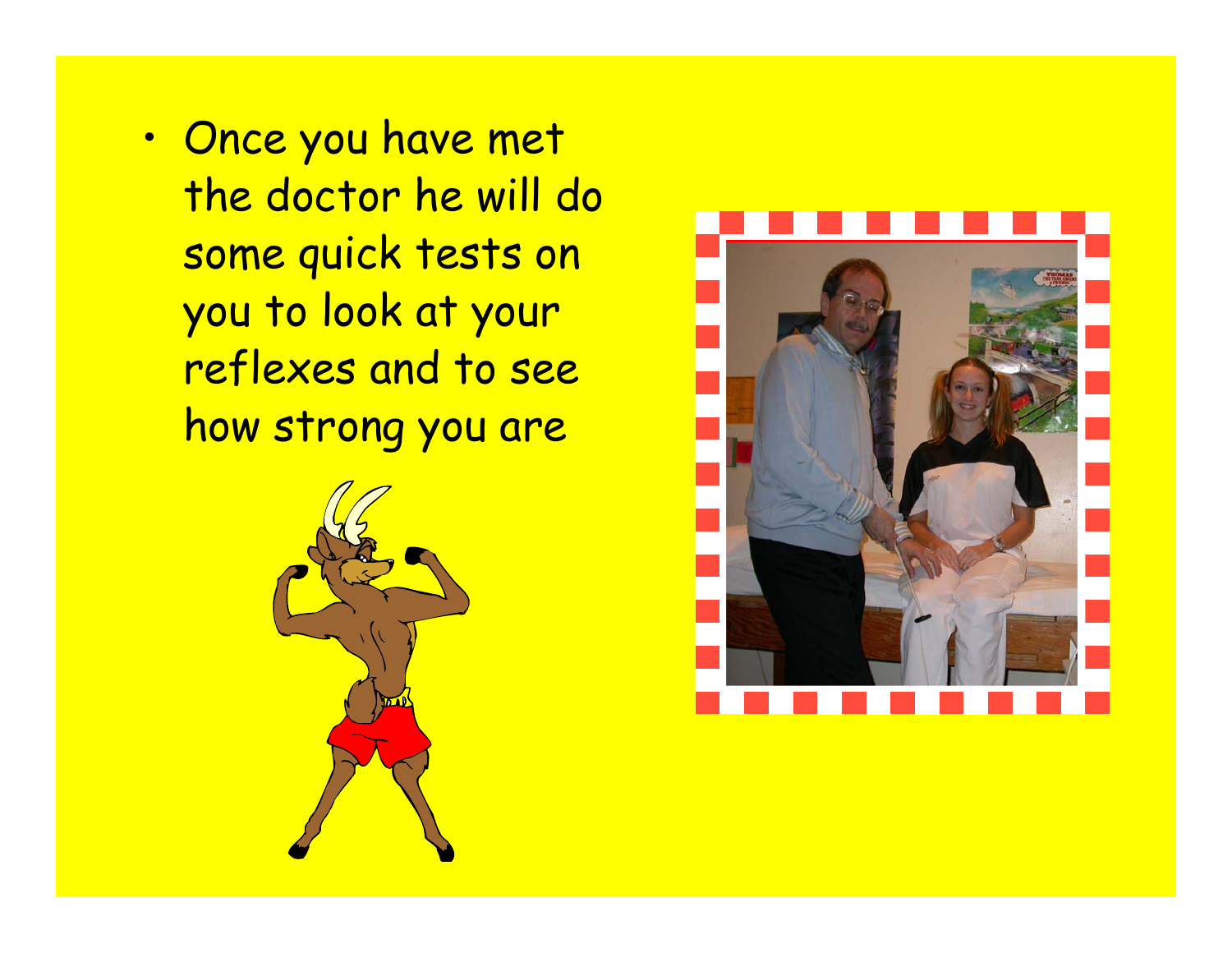• You will be feeling a little bit wobbly or tired now so we are going to get you nice and comfy on our bed so the tech can do your nerve conduction study

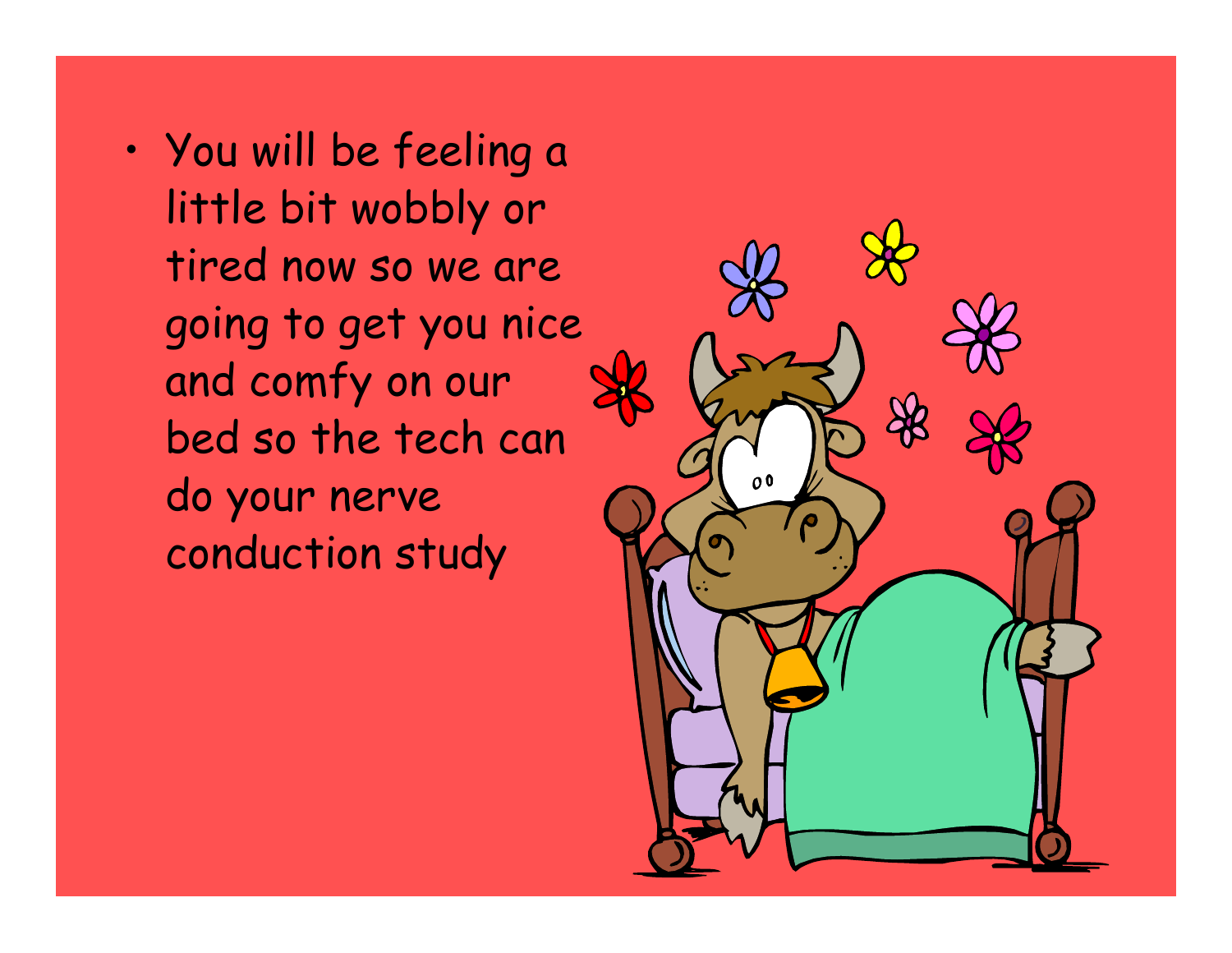

- The first thing we do is rub the spots we are going to test on your arm and leg with either some sandy paper or an alcohol swab
- Then we stick 3 stickers on the spots

OF FOF FOF FOF FOF FOF 5

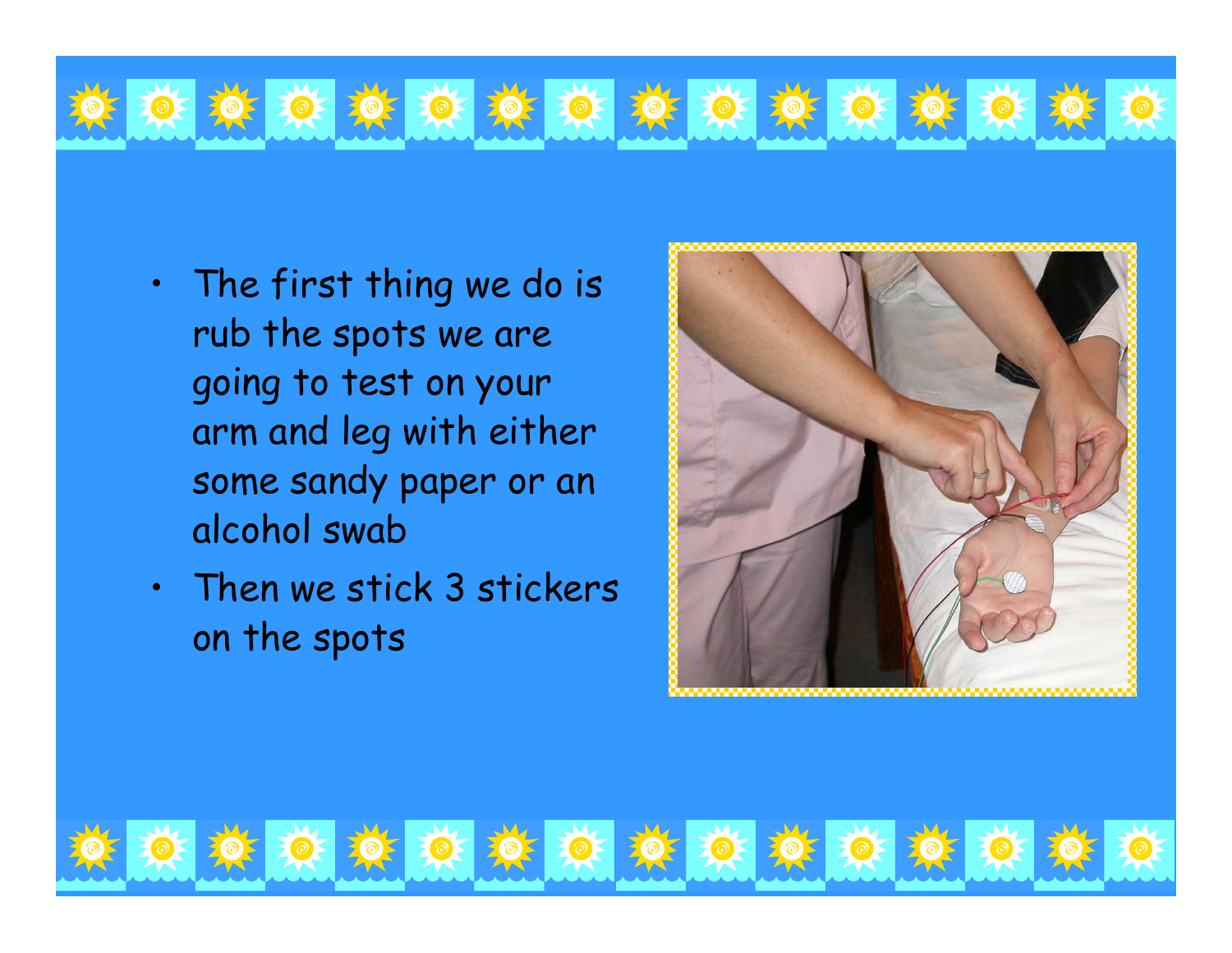









either put 2 rings on your fingers or two small wet felt wrist or ankle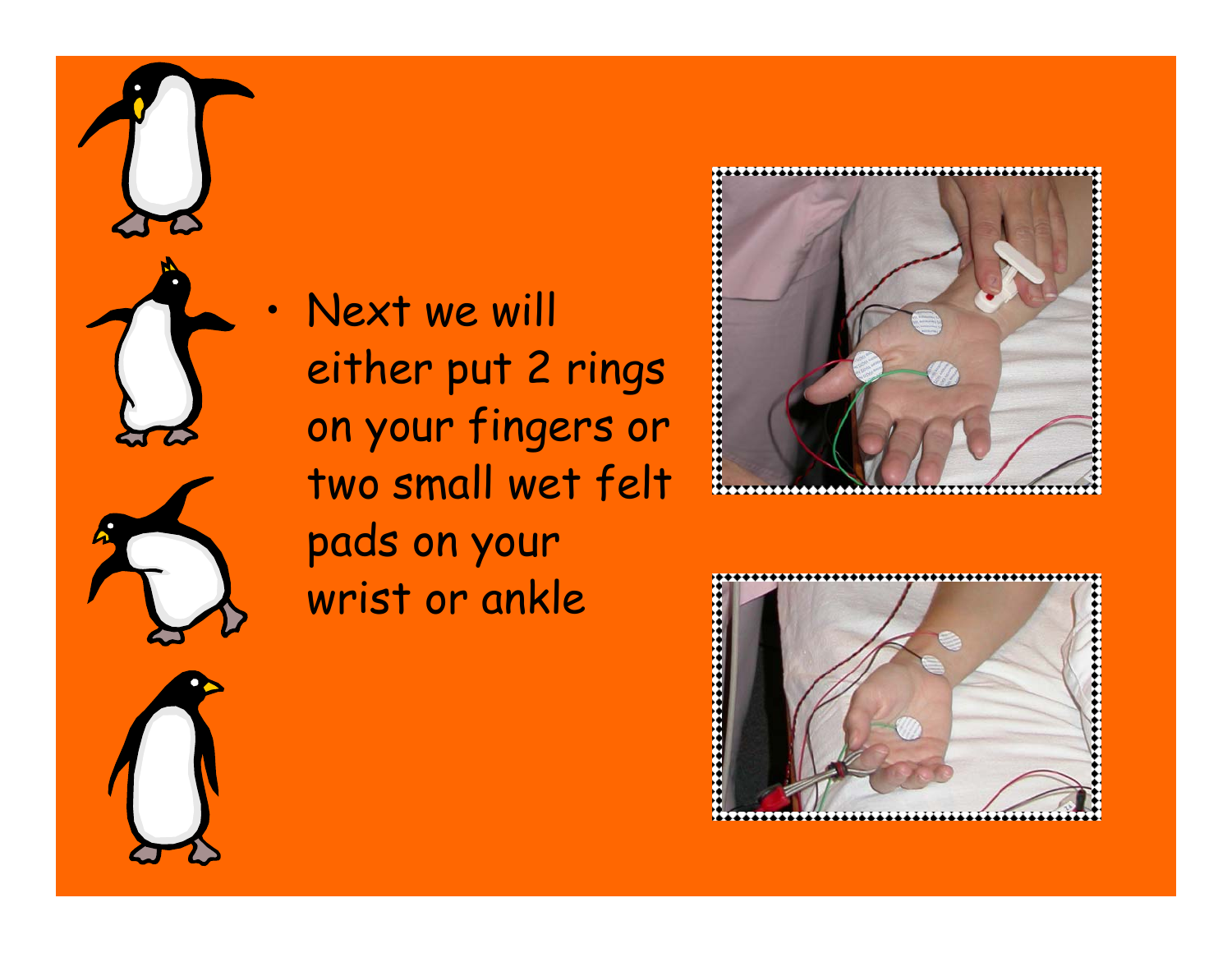You are going to feel either a tingling sensation from the rings on your fingers or a tapping sensation – this will make your fingers or toes jump and looks really cool!!

•

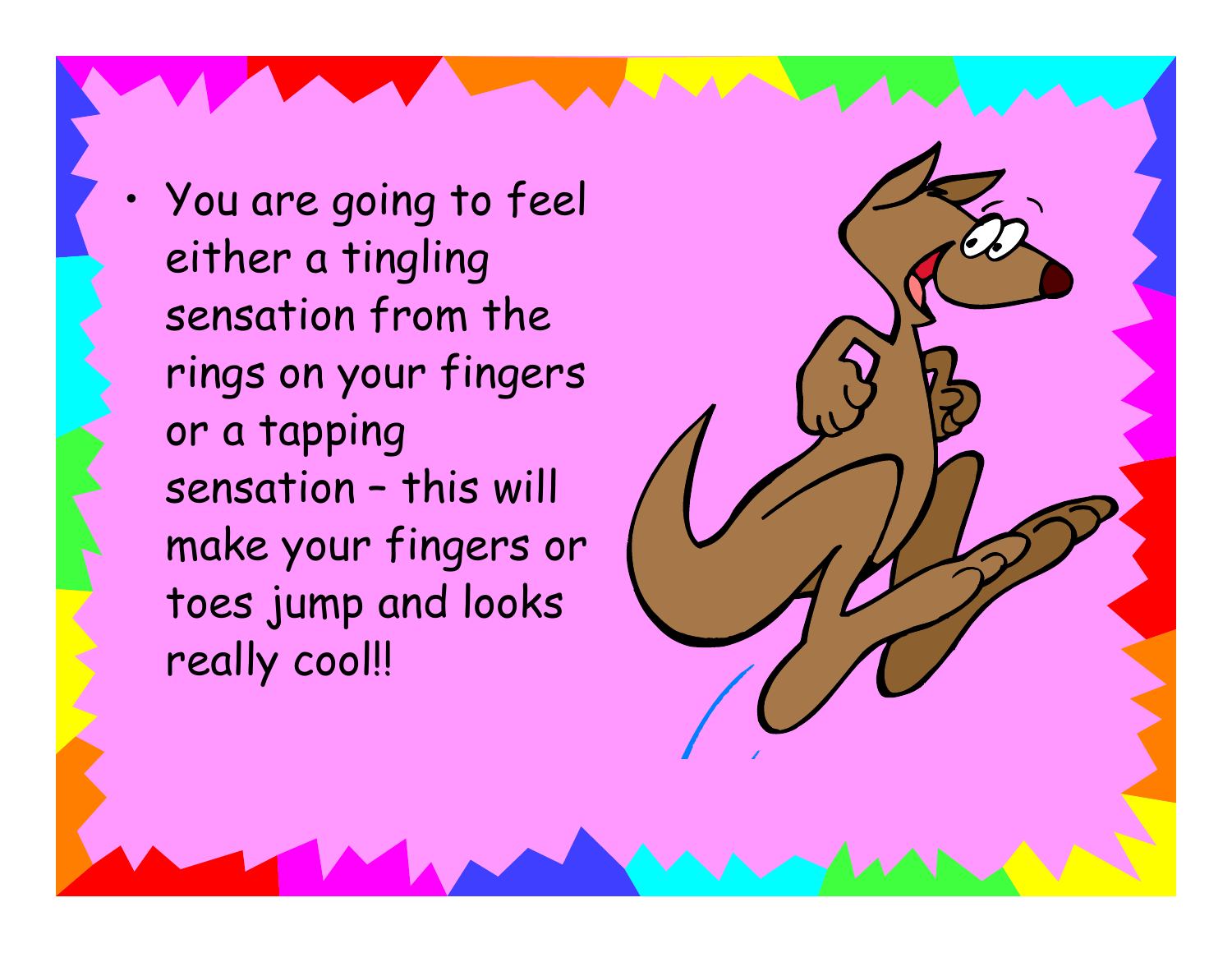

 $\bullet$ 

## That's it – the first part is done

• The tech will take off 2 of the stickers – you only need one for the second part

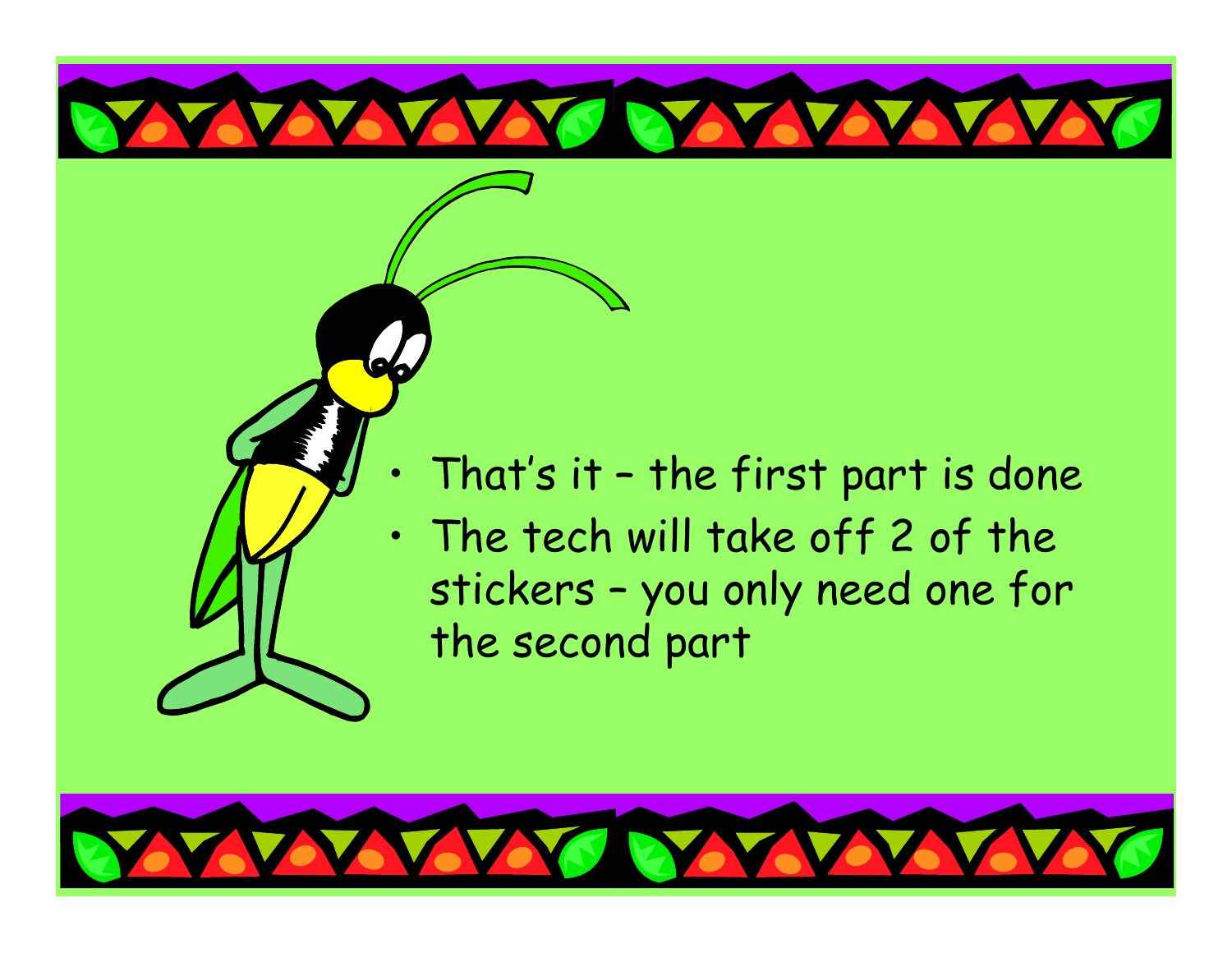- • The EMG study is done by the doctor
- To do this he will need to put **just the tip** of a very skinny needle into your muscle
- Most people are worried about this part of the test – don't be – the doctor will explain everything to you and tell you what you need to do

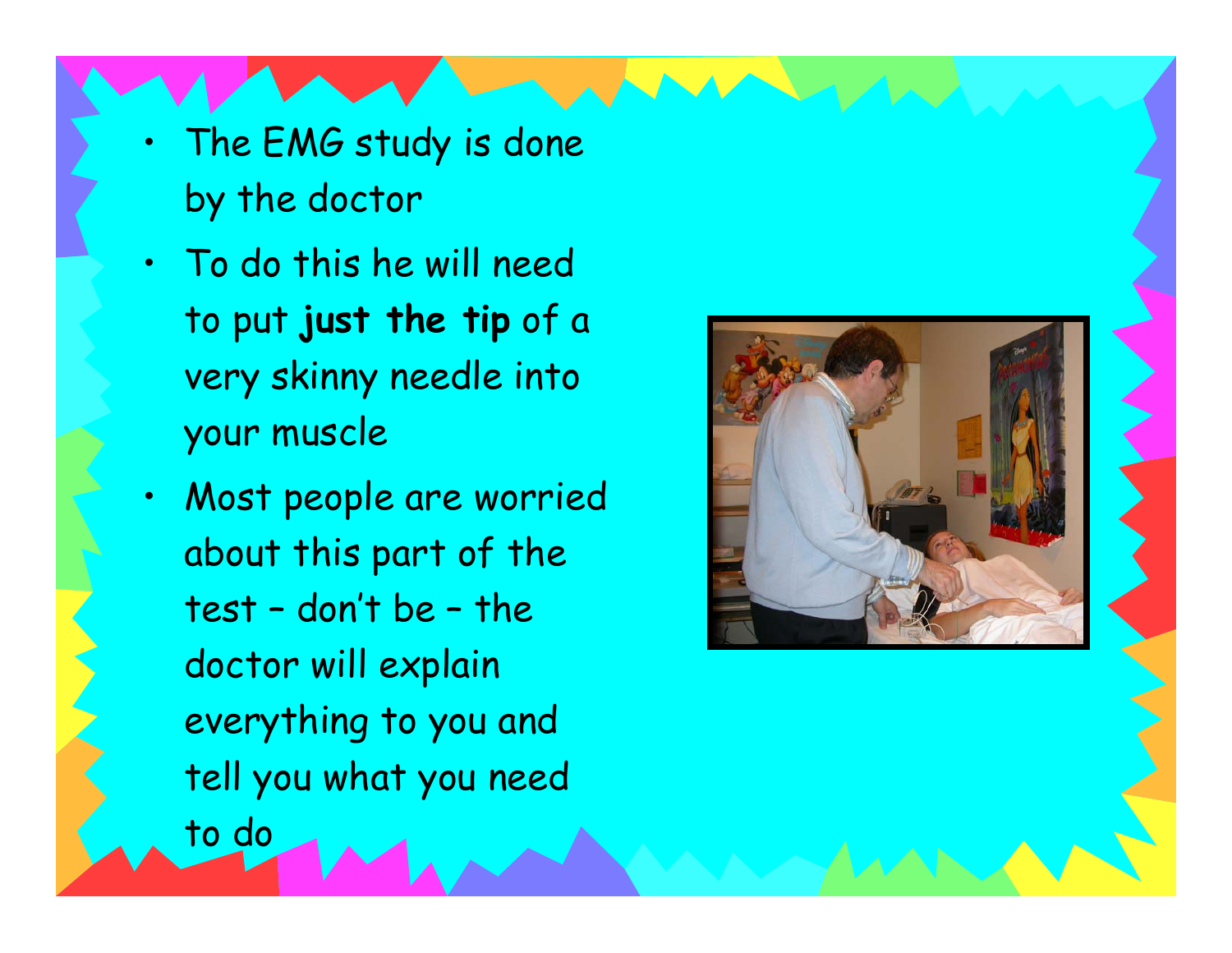- When the needle is in the right place the doctor will ask you to move in a certain way and you will then be able to listen to the machine and hear the electrical signals from your muscle (this is very cool and sounds like a storm)
- You are now finished both parts of the test
- •HOORAY!!

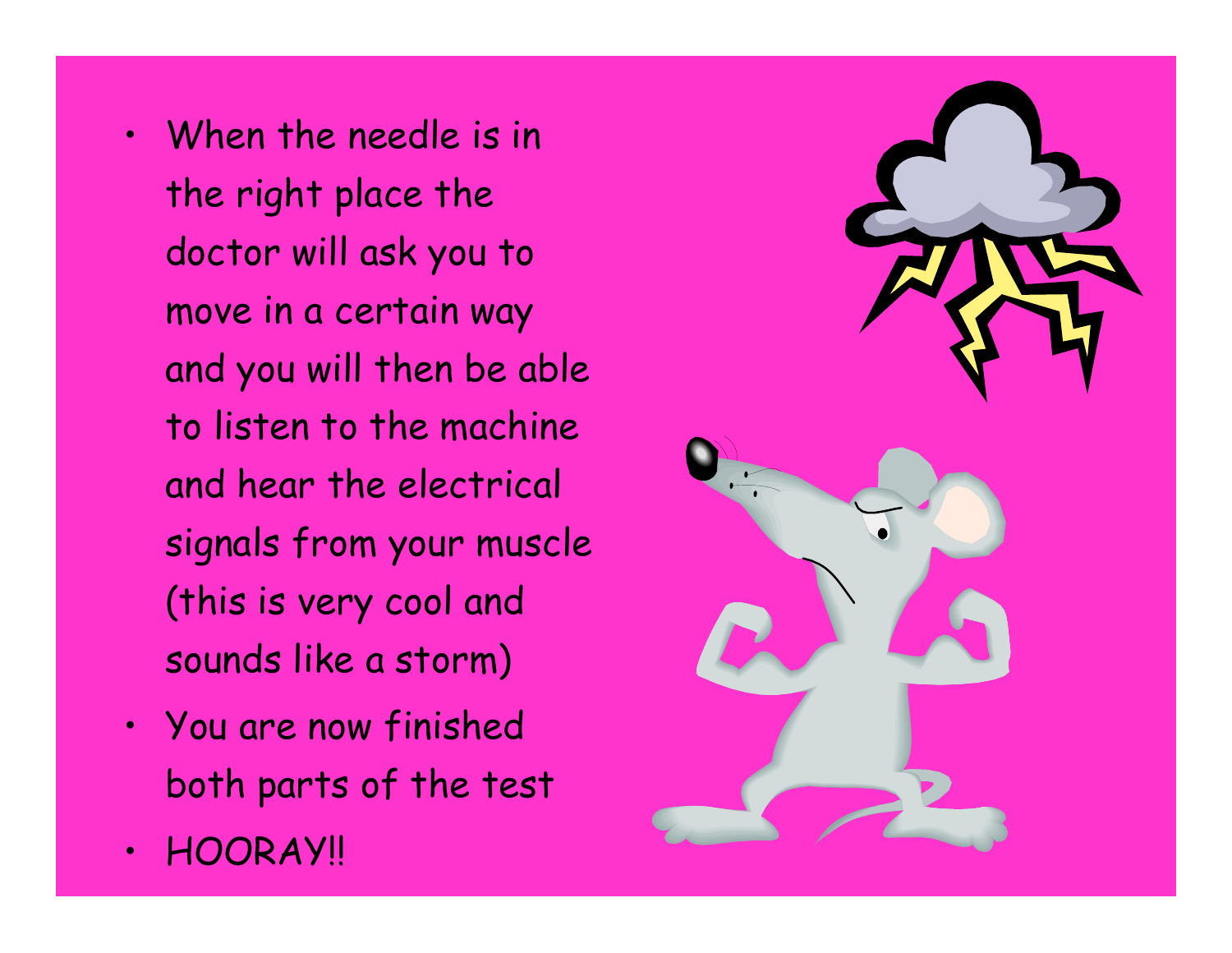

- • Before you leave you need to go back and see the nurse again
- • She will let you and your mom or dad know how you will feel for the rest of the day